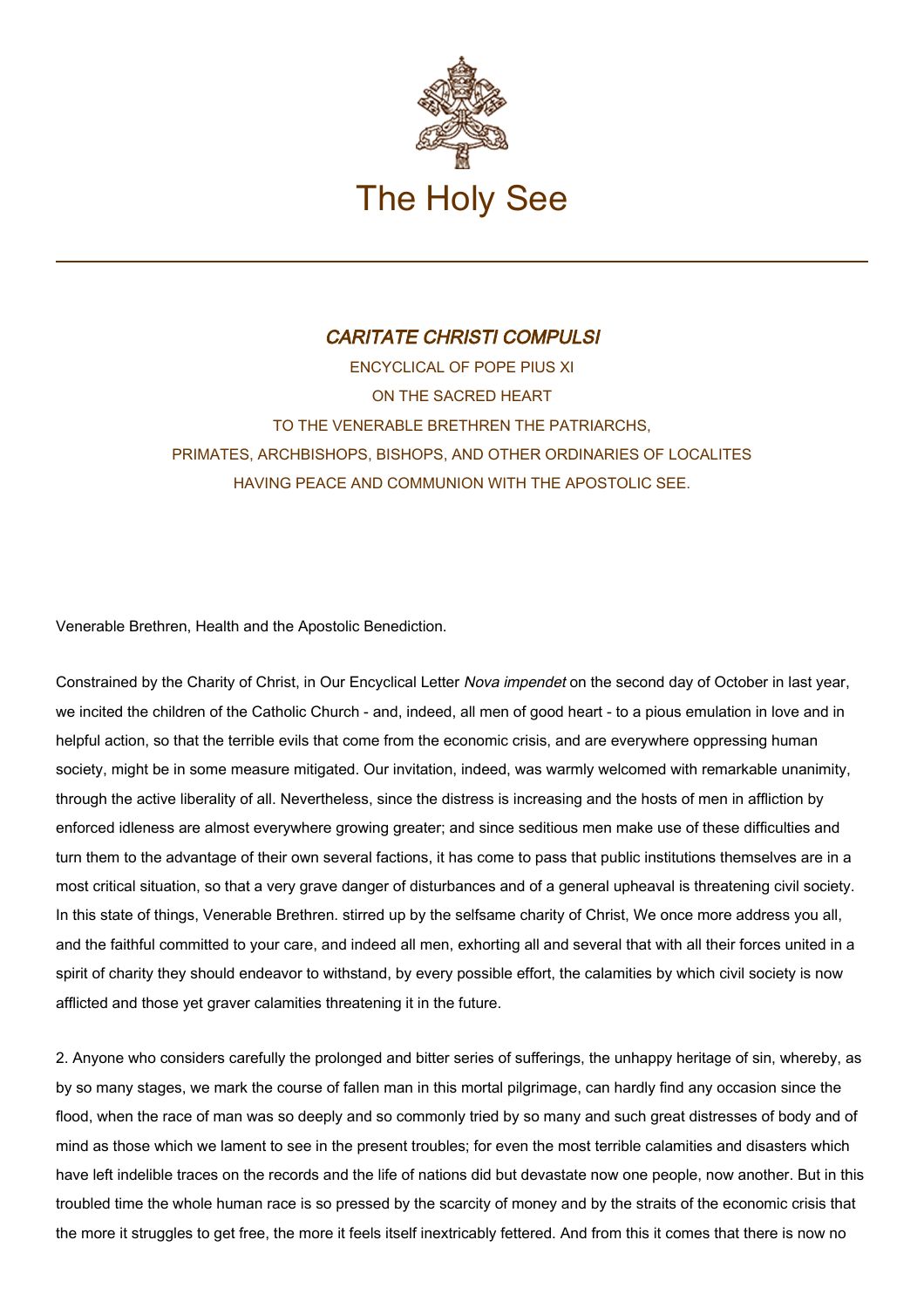nation, no state, no society, no family, that is not either itself oppressed, more or less gravely, by these calamities, or else seems likely to be dragged down headlong by the ruin of others. Nay more, those very men, very few indeed, who since they are endowed with immense riches, seemed to control the government of the world, those very few, moreover, who, being addicted to excessive gain, were and are in great part the cause of such great evils; those very men - we say - are often, with little honor, the first to be ruined, grasping the goods and the fortunes of very many unto their own destruction; so that we may see how the judgment, spoken by the Holy Spirit concerning guilty individual men, is now verified in the whole world: "By what things a man sinneth, by the same also he is tormented" (Wisdom xi. 17).

3. Lamenting this unhappy state of things from our innermost heart, We are compelled as by a certain necessity to express, according to our weakness, the same words that came from the love of the Most Sacred Heart of Jesus, crying out in like manner: "I have compassion on the multitude" (Mark viii. 2). But, indeed, the root itself from which this most unhappy state of things arises is yet more to be lamented; for if that judgment of the Holy Spirit, proclaimed by the Apostle St. Paul, "the desire of money is the root of all evils," was always in close agreement with the facts, this is more than ever true at the present time. For is not that avidity for perishable goods which was justly and rightly mocked, even by a heathen poet as the execrable hunger of gold, "*auri sacra fames*"; is not that sordid seeking for each one's own benefit, which is very often the only motive by which bonds between either individuals or societies are instituted; and, lastly, is not this cupidity, by whatsoever name or style it is called, the chief reason why we now see, to our sorrow, that mankind is brought to its present critical condition? For it is from this that come the first shoots of a mutual suspicion which saps the strength of any human commerce; hence come the sparks of an envy which accounts the goods of others a loss to itself; hence comes that sordid and excessive self-love which orders and subordinates all things to its own advantage, and not only neglects but tramples upon the advantage of others; and, lastly, hence come the iniquitous disturbance of affairs and the unequal division of "possessions, as a result of which the wealth of nations is heaped up in the hands of a very few private men, who - as We warned you last year, in Our Encyclical Letter Quadragesimo anno control the trade of the whole world at their will, thereby doing immense harm to the people.

4. Now if this excessive love of self and of one's own, by an abuse of the legitimate care for our country and an undue exaltation of the feelings of piety towards our own people (which piety is not condemned but hallowed and strengthened by the right order of Christian charity) encroaches on the mutual relations and the ties between peoples, there is hardly anything so abnormal that it will not be regarded as free from fault; so that the same deed which would be condemned by the judgment of all when it is done by private individuals, is held to be honest and worthy of praise when it is done for the love of the country. In this way, a hatred, which must needs be fatal to all, supplants the Divine law of brotherly love which bound all nations and peoples into one family under one Father who is in Heaven; in the administration of public affairs the Divine laws, which are the standard of all civic life and culture, are trampled under foot; the firm foundations of right and faith, on which the commonwealth rests, are overturned; and, lastly, men corrupt and obliterate the principles handed down by their ancestors, according to which the worship of God and the strict observance of His law form the finest flower and the safest pillar of the state. Furthermore - and this may be called the most perilous of all these evils the enemies of all order, whether they be called Communists or by some other name, exaggerating the very grave straits of the economic crisis, in this great perturbation of morals, with extreme audacity, direct all their efforts to one end, seeking to cast away every bridle from their necks, and breaking the bonds of all law both human and divine, wage an atrocious war against all religion and against God Himself; in this it is their purpose to uproot utterly all knowledge and sense of religion from the minds of men, even from the tenderest age, for they know well that if once the Divine law and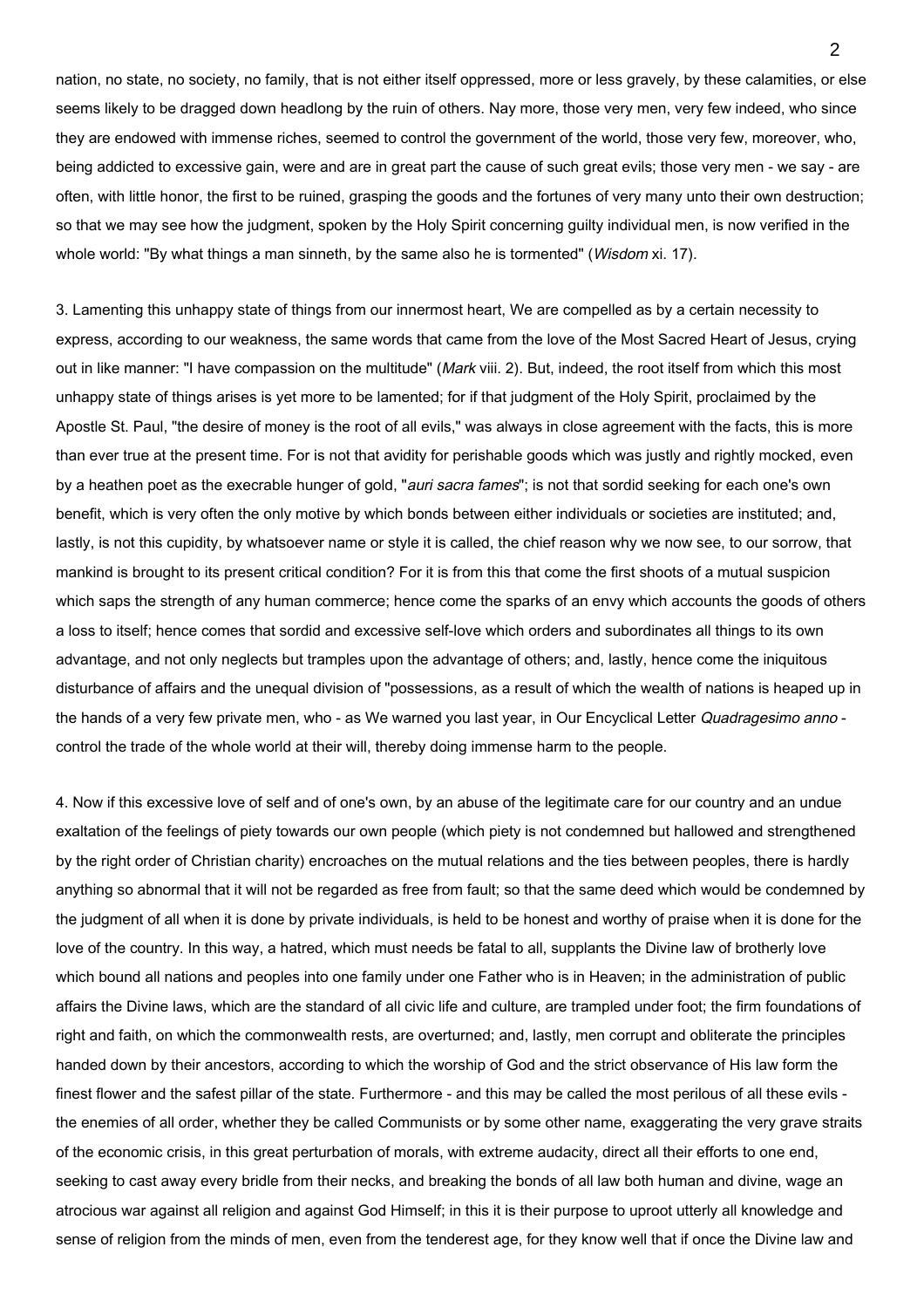knowledge were blotted out from the minds of men there would now be nothing that they could not arrogate to themselves. And thus we now see with our own eyes - what we have not read of as happening anywhere before impious men, agitated by unspeakable fury, shamelessly liking up a banner against God and against all religion throughout the whole world.

5. It is true, indeed, that wicked men were never wanting, nor men who denied the existence of God; but these last were very few in number, and, being alone and singular, they either feared to express their evil mind openly, or thought it inopportune to do so. The Psalmist, inspired by the Divine Spirit, seems to hint this in those words: "The fool hath said in his heart: There is no God" (Ps. xiii. 1, lii. 1); as though he showed us such an impious man, as one solitary in a multitude, denying that God his Maker exists, but shutting up this sin in his innermost mind. But in this age of ours, this most pernicious error is now propagated far and wide amid the multitude, it is insinuated even in the popular schools, and shows itself openly in the theaters; and in order that it may be spread abroad as far as possible, its advocates seek aid from the latest inventions, from what are called cinematographic scenes, from gramophonic and radiophonic concerts and discourses; and possessed of printing offices of their own, they print books in all languages, and, taking a triumphant course, they publicly display the monuments and documents of their impiety. Nor is this enough; for dispersed among political, economical and military parties, and closely associated with them, through their heralds, by means of committees, by pictures and leaflets, and all other possible means, they labor diligently in the evil work of spreading their opinions among all classes and societies, and in the public ways; and to carry this further, supported by the authority and work of their universities, they succeed at last by forceful industry in binding fast those who have incautiously allowed themselves to be aggregated to their body. When We consider all this careful labor devoted to the advantage of an unlawful cause, that most sad complaint of Christ our Lord spontaneously rises in our mind and on our lips: "The children of this world are wiser in their generation than the children of light" (Luke xvi. 8).

6. Now, the leaders and authors of this iniquitous faction do all they can to turn the present distress and need of all things to their own purpose; and they seek, by infamous cavils, to persuade the people that God and religion are to blame as the cause of all these great evils; and that the sacred Cross of Christ our Savior itself, the ensign of poverty and humility, may be compared with the ensigns of the modern lust of domineering; as though, forsooth, religion was joined in friendly union with those conventicles of darkness which have brought such an immense mass of misery upon the whole world. And by this line of argument they strive, not without fatal effect, to mix up the struggle for daily food, the desire to possess a smallholding, to have a fair wage, an honorable home and, lastly, those conditions of life that are not unworthy of a man, with their iniquitous war against God. It may be added that these same men, going beyond all measure, treat alike the legitimate appetites of nature and its unbridled lusts, so long as this seems to favor their impious plans and institutions; as though the eternal laws promulgated by God were in conflict with man's happiness, whereas they create it and preserve it; or as if the power of man, however much it may be augmented by the latest inventions of art, could prevail against the most mighty will of God the Best and Greatest and give to the world a new and a better order.

7. And now, indeed, which is much to be lamented, immense multitudes of men, having completely lost touch with the truth, adopt these delusions, and believing that they are fighting for livelihood and culture utter violent invectives against God and against religion. Nor is this directed against the Catholic religion alone. For it is against all those that acknowledge God as the Author of this visible world, and as the Supreme Ruler of all things. Moreover, the Secret Societies, which by their nature are ever ready to help the enemies of God and of the Church - be these who they may -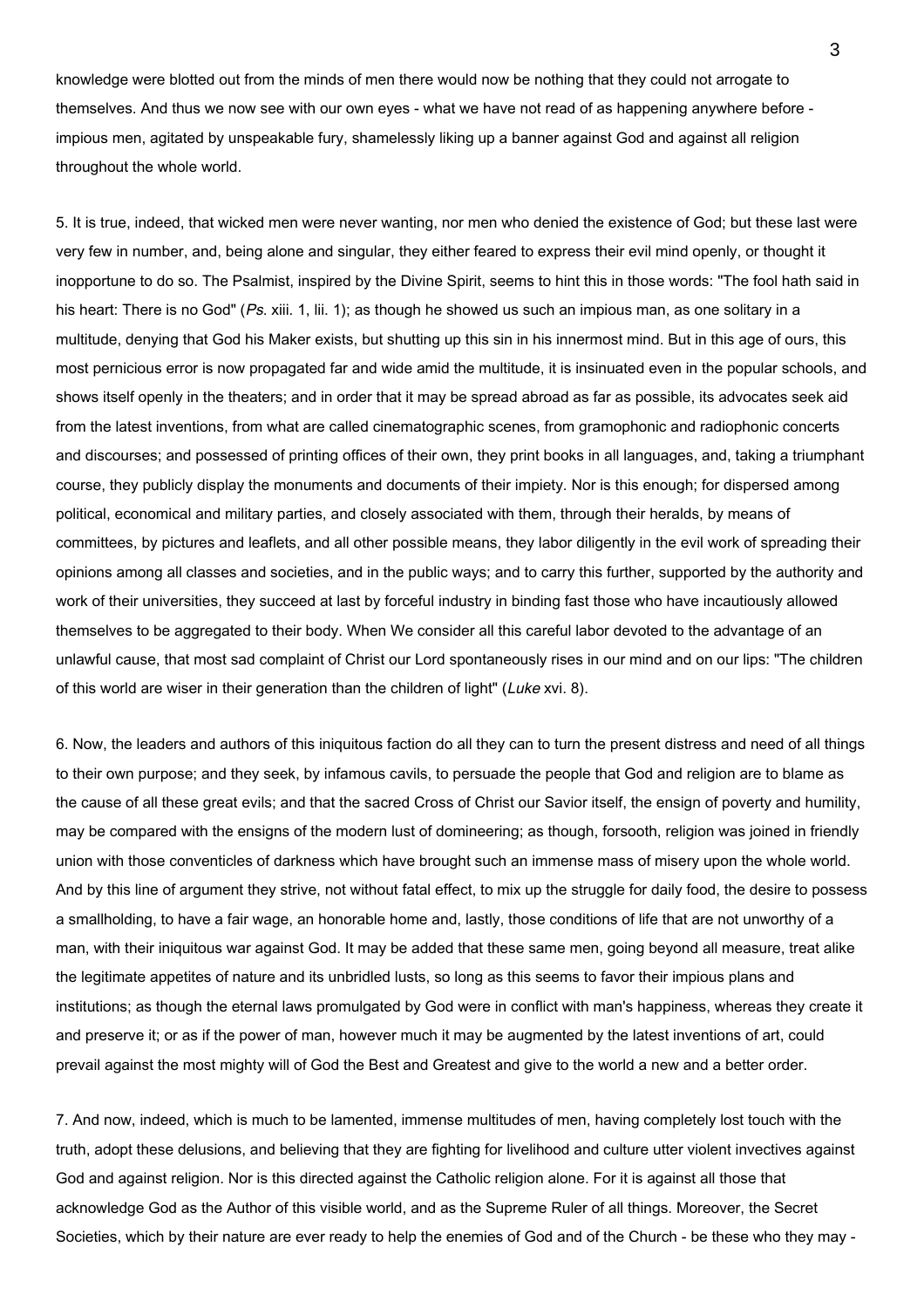are seeking to add fresh fires to this poisonous hatred, from which there comes no peace or happiness of the civil order, but the certain ruin of states.

8. In this wise, this new form of impiety, while it removes all checks from the most powerful lusts of man, most impudently proclaims that there will be no peace and no happiness on earth until the last vestige of religion has been uprooted, and the last of its followers beheaded - as though they thought that the wondrous concert wherein all created things "show forth the glory of God" (cf. Ps. xviii. 2) could ever be reduced to everlasting silence.

9. We know very well, Venerable Brethren, that all these efforts will come to nought, since without doubt, and in His own appointed time, "God shall arise, and his enemies shall be scattered" (Ps. Ixvii. 2); We know that the gates of Hell shall never prevail (cf. Matt. xvi. 18); We know that Our Divine Redeemer, as was foretold of Him, "shall strike the earth with the rod of his mouth" (cf. Isaias xi. 4); and there will be a dreadful hour for those wretched men, when they shall fall "into the hands of the living God" (cf. Heb x. 31).

10. Our unshaken hope in this complete victory of God and of the Church receives daily confirmation (such is the infinite mercy of God!) from the noble ardor of innumerable souls whom we see turning themselves to God, in every country and in all classes of society. For most certainly a very powerful afflatus of the Holy Spirit is rushing through all lands, and is moving the hearts, especially the hearts of the young, to mount upwards to the highest summits of the Christian law, and, raising them above the vain observance of men, makes them ready to undertake even the most arduous deeds. This divine afflatus, We say, stirs the souls of all, even those who were unwilling, filling them with an intimate solicitude, and gives the yearning for God even to those who do not dare to acknowledge it. In like manner Our invitation to laymen, calling them to join the hosts of Catholic Action in order that they might become partakers in the apostolate of the hierarchy, has been accepted by the multitudes of the docile and the magnanimous in all lands; and the number of those who are striving with all their strength to defend the Christian law and to bring the whole life of the commonwealth into harmony with it, is daily growing both in the cities and in the country; and these men strive likewise to confirm the principles they preach, by the example of a blameless life. But when We behold so much impiety, so much trampling under foot of the most holy institutions, such great destruction of immortal souls, and lastly such great contempt of the Divine Majesty, We cannot refrain, Venerable Brethren, from pouring out the most bitter sorrow by which We are oppressed, and from lifting up Our voice with all the strength of the apostolic heart, in defense of the outraged rights of God, and of the holy desires of the human soul in its absolute need of God; and We do this the more readily because these hostile hosts, raging with diabolical spirit, are not content with declamation, but are striving with all their strength to give effect to their nefarious plans as speedily as possible. Woe to the race of men if God, being treated with such contempt by the natures He has made, should leave an open course to these floods of devastation, and should use them as scourges to punish the world withal!

11. It is needful, therefore, Venerable Brethren, that we should unflinchingly set up "a wall for the house of Israel" (Ezechiel xiii. 5), and that we too should join all our forces together into one solid band against these hostile ranks which are hostile both to God and to mankind. For in this fight we are contending for the greatest question that can be proposed to human liberty: either for God or against God; here, again, is a debate in which the fate of the whole world is concerned; for in every matter, in politics, in economics, in morals, in discipline, in the arts, in the state, in civic and domestic society, in the East and in the West, everywhere we meet with this debate, and its consequences are a matter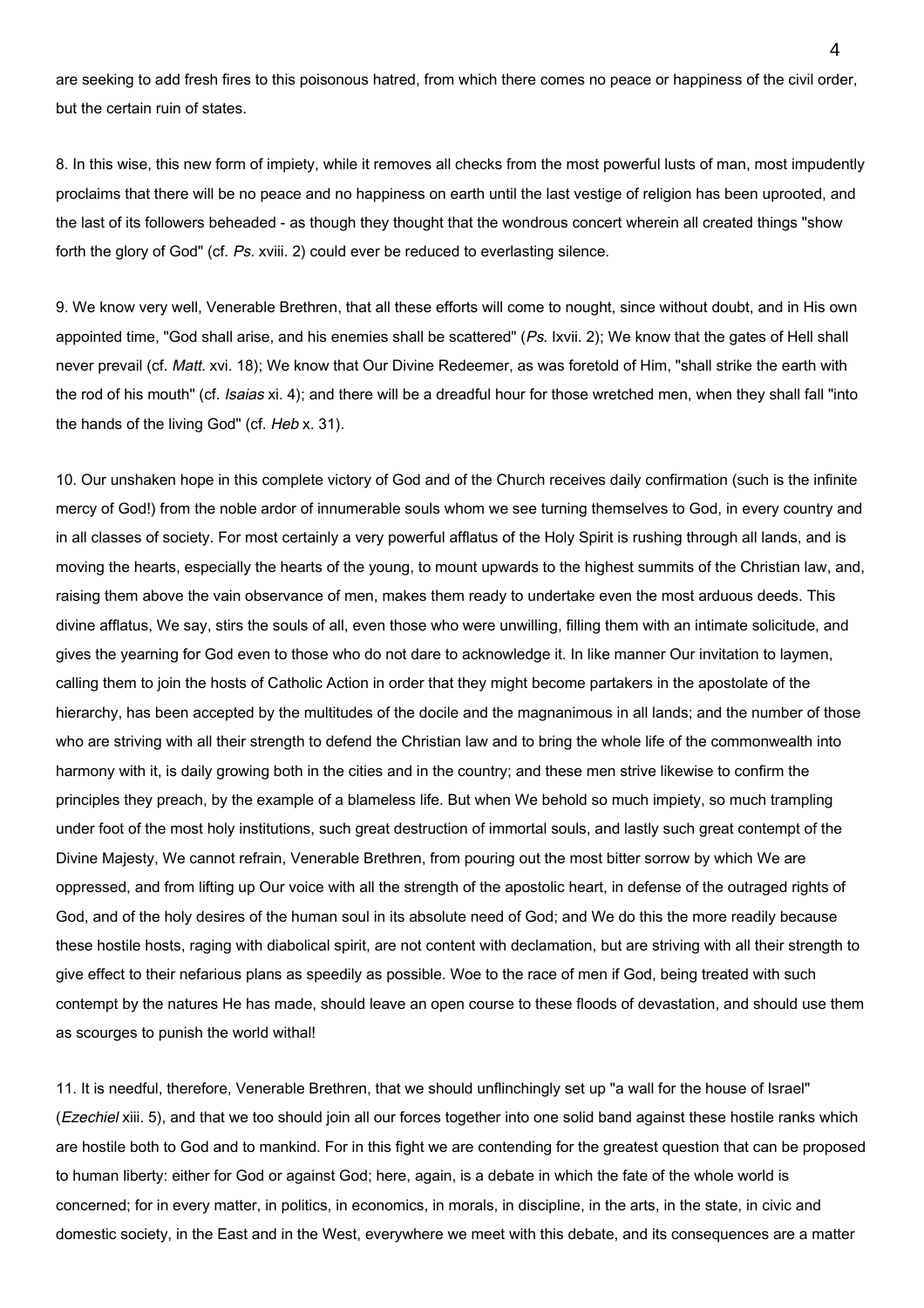of supreme moment. And so it comes to pass that even the masters of that sect which foolishly says that the world is nothing but matter, and boasts that it has already shown for certain that there is no God - even these are constrained, again and again, to institute discussions about Him, though they thought they had done away with Him altogether.

12. Wherefore, We exhort all, private individuals as well as states, in the Lord, that now when such grave matters are agitated, critical questions concerning the welfare of all mankind, to lay aside that sordid and selfish regard for nothing but their own advantage, which blunts even the keenest minds, and cuts short even the noblest enterprises if they go the least bit beyond the narrow bounds of self-interest. Let all, then, join together, if need be even at the cost of serious loss, so that they may save themselves and all human society. In this union of minds and of forces, those who glory in the Christian name ought surely to take the foremost place, remembering the illustrious examples of the Apostolic age, when "the multitude of believers had but one heart and one soul" (Acts iv. 32). but besides these, all whoever sincerely acknowledge God and honor Him from their heart should lend their aid in order that mankind may be saved from the great peril impending over all. For since all human authority must needs rest on the recognition of God, as on the firm foundation of any civil order, those who would not have all things overturned and all laws abrogated, must strive strenuously to prevent the enemies of religion from giving effect to the plans which they have so openly and so vehemently proclaimed.

13. Nor are We unaware, Venerable Brethren, that in this fight for our altars we must also use all the legitimate human arms which are ready to our hands. For this reason, in Our Encyclical Letter Quadragesimo anno, following in the footsteps of Our predecessor, Leo XIII of illustrious memory, We contended so strenuously for a more equal division of earthly goods, indicating all those things by which the health and vigor of all human society may be most efficaciously restored, and peace and tranquillity may be given to its laboring members. For since a most vehement desire of obtaining a certain honorable happiness, even on this earth, has been implanted by the Maker of all things in the minds of mortal men, the Christian law has ever regarded with benevolence and actively fostered all legitimate efforts to promote the progress of true science, and to lead men by the right path to a higher condition.

14. However, in the face of this satanic hatred of religion, which reminds Us of the "mystery of iniquity" (Thess. ii. 7) referred to by St. Paul, mere human means and expedients are not enough, and We should consider ourselves wanting in Our apostolic ministry if We did not point out to mankind those wonderful mysteries of light, that alone contain the hidden strength to subjugate the unchained powers of darkness. When Our Lord, coming down from the splendors of Thabor, had healed the boy tormented by the devil, whom the disciples had not been able to cure, to their humble question: "Why could not we cast him out?" He made reply in the memorable words: "This kind is not cast out but by prayer and fasting" (Matth. xvii. 18, 20). It appears to Us, Venerable Brethren, that these divine words find a peculiar application in the evils of our times, which can be averted only by means of prayer and penance.

15. Mindful then of our condition, that we are essentially limited and absolutely dependent on the Supreme Being, before everything else let us have recourse to prayer. We know through faith how great is the power of humble, trustful, persevering prayer. To no other pious work have ever been attached such ample, such universal, such solemn promises as to prayer: "Ask and it shall be given you, seek and you shall find, knock and it shall be opened to you. For every one that asketh, receiveth; and he that seeketh, findeth; and to him that knocketh, it shall be opened" (Matth. vii. 7). "Amen, amen I say to you, if you ask the Father anything in my name He will give it you" (lo. xvi. 23).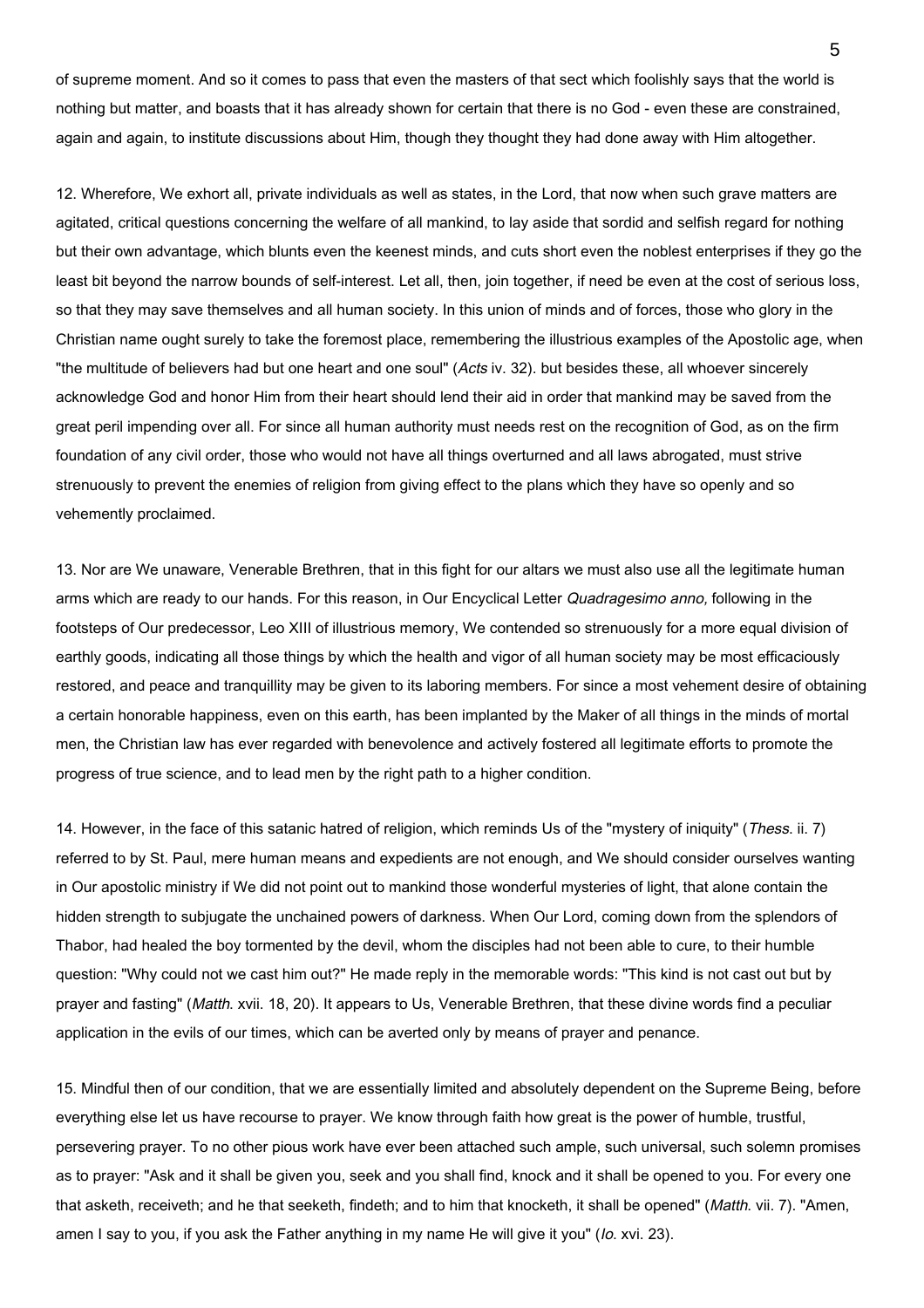16. And what object could be more worthy of our prayer, and more in keeping with the adorable person of Him who is the only "mediator of God and men, the Man Jesus Christ" (I Tim. ii. 5), than to beseech Him to preserve on earth faith in one God living and true? Such prayer bears already in itself a part of its answer; for in the very act of prayer a man unites himself with God and, so to speak, keeps alive on earth the idea of God. The man who prays, merely by his humble posture, professes before the world his faith in the Creator and Lord of all things; joined with others in prayer, he recognizes, that not only the individual, but human society as a whole has over it a supreme and absolute Lord.

17. What a spectacle for heaven and earth is not the Church in prayer! For centuries without interruption, from midnight to midnight, is repeated on earth the divine psalmody of the inspired canticles; there is no hour of the day that is not hallowed by its special liturgy; there is no stage of life that has not its part in the thanksgiving, praise, supplication and reparation in common use by the mystical body of Christ, which is the Church. Thus prayer of itself assures the presence of God among men, according to the promise of the divine Redeemer: "Where there are two or three gathered together in my Name, there am I in the midst of them" (Matth. xviii. 20).

18. In addition, prayer will remove the fundamental cause of present day difficulties, which We have mentioned above, that is the insatiable greed for earthly goods. The man who prays looks above to the goods of heaven whereon he meditates and which he desires; his whole being is plunged in the contemplation of the marvelous order established by God, which knows not the frenzy of earthly successes nor the futile competitions of ever increasing speed; and thus automatically, as it were, will be re-established that equilibrium between work and rest, whose entire absence from society today is responsible for grave dangers to life physical, economic and moral. If, therefore, those, who through the excessive production of manufactured goods have fallen into unemployment and poverty, made up their minds to give the proper time to prayer, there is no doubt that work and production would soon be brought within reasonable limits, and that the conflict which now divides humanity into two great camps struggling for transient interests, would be changed into a noble and peaceful contest for goods heavenly and eternal.

19. In like manner will the way be opened to the peace we long for, as St. Paul beautifully remarks in the passage where he joins the precept of prayer to holy desires for the peace and salvation of all men: "I desire, therefore, first of all, that supplications, prayers, intercessions and thanksgivings be made for all men; for kings and all that are in high station, that we may lead a quiet and peaceful life in all piety and chastity. For this is good and acceptable in the sight of God our Savior, who will have all men to be saved, and to come to the knowledge of truth" (I Tim. ii. 1-4). Let peace be implored for all men, but especially for those who in human society have the grave responsibilities of government; for how could they give peace to their peoples, if they have it not themselves? And it is prayer precisely, that, according to the Apostle, will bring the gift of peace; prayer that is addressed to the Heavenly Father who is the Father of all men; prayer that is the common expression of family feelings, of that great family which extends beyond the boundaries of any country and continent.

20. Men who in every nation pray to the same God for peace on earth will not kindle flames of discord among the peoples; men who turn in prayer to the divine Majesty, will not set up in their own country a craving for domination; nor foster that inordinate love of country which of its own nation makes its own god; men who look to the "God of peace and of love" (II Cor. xiii. 11), who turn to Him through the mediation of Christ, who is "our peace" (Eph. ii. 14), will never rest until finally that peace which the world cannot give, comes down from the Giver of every good gift on "men of good will"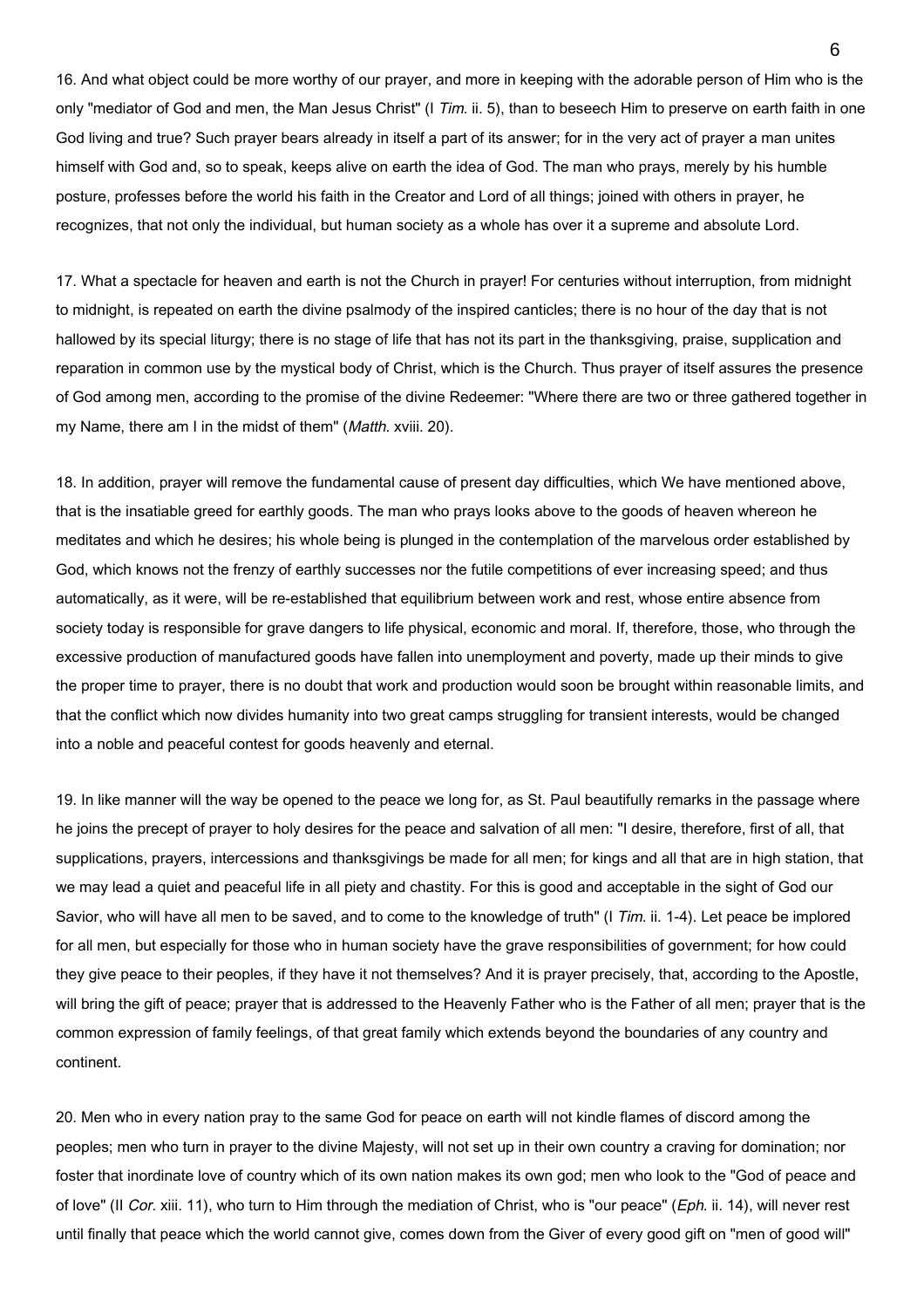## (Luc. ii. 14).

21. "Peace be to you" (Io. xx. 26) was the Easter greeting of Our Lord to His Apostles and first disciples; and this blessed greeting from those first times until our day has ever found place in the sacred Liturgy of the Church, and today more than ever should comfort and refresh aching and oppressed human hearts.

22. But to prayer we must also join penance, the spirit of penance, and the practice of Christian penance. Thus Our divine Master teaches us, whose first preaching was precisely penance: "Jesus began to preach and to say, Do penance" (Matth. iv. 17). The same is the teaching of all Christian tradition, of the whole history of the Church. In the great calamities, in the great tribulations of Christianity, when the need of God's help was most pressing, the faithful either spontaneously, or more often following the lead and exhortations of their holy Pastors, have always taken in hand the two most mighty weapons of spiritual life: prayer and penance. By that sacred instinct, by which unconsciously as it were the Christian people is guided when not led astray by the sowers of tares, and which is none other than that "mind of Christ" (I Cor. ii. 16) of which the Apostle speaks, the faithful have always felt immediately in such cases the need of purifying their souls from sin with contrition of heart, with the sacrament of reconciliation, and of appeasing divine Justice with external works of penance as well.

23. Certainly We know, and with you, Venerable Brethren, We deplore the fact that in our day the idea and the name of expiation and penance have with many lost in great part the power of rousing enthusiasm of heart and heroism of sacrifice. In other times they were able to inspire such feelings, for they appeared in the eyes of men of faith as sealed with a divine mark in likeness of Christ and His Saints: but nowadays there are some who would put aside external mortifications as things of the past; without mentioning the modern exponent of liberty, the "autonomous man" as he is called, who despises penance as bearing the mark of servitude. As a fact the notion of the need of penance and expiation is lost in proportion as belief in God is weakened, and the idea of an original sin and of a first rebellion of man against God becomes confused and disappears.

24. But We, on the other hand, Venerable Brethren, in virtue of Our pastoral office, must bear aloft these names and these ideas, and preserve them in their true meaning, in their genuine dignity, and still more in their practical and necessary application to Christian life. To this We are urged by the very defense of God and Religion, which We sustain, since penance is of its nature a recognition and a re-establishment of the moral order in the world which is founded on the eternal law, that is on the living God. He who makes satisfaction to God for sin, recognizes thereby the sanctity of the highest principles of morality, their internal binding power, the need of a sanction against their violation. Certainly one of the most dangerous errors of our age is the claim to separate morality from religion, thus removing all solid basis for any legislation. This intellectual error might perhaps have passed unnoticed and appeared less dangerous when it was confined to a few, and belief in God was still the common heritage of mankind, and was tacitly presumed even in the case of those who no longer professed it openly. But today, when atheism is spreading through the masses of the people, the practical consequences of such an error become dreadfully tangible, and realities of the saddest kind make their appearance in the world. In place of moral laws, which disappear together with the loss of faith in God, brute force is imposed, trampling on every right. Old time fidelity and honesty of conduct and mutual intercourse extolled so much even by the orators and poets of paganism, now give place to speculations in one's own affairs as in those of others without reference to conscience. In fact, how can any contract be maintained, and what value can any treaty have, in which every

7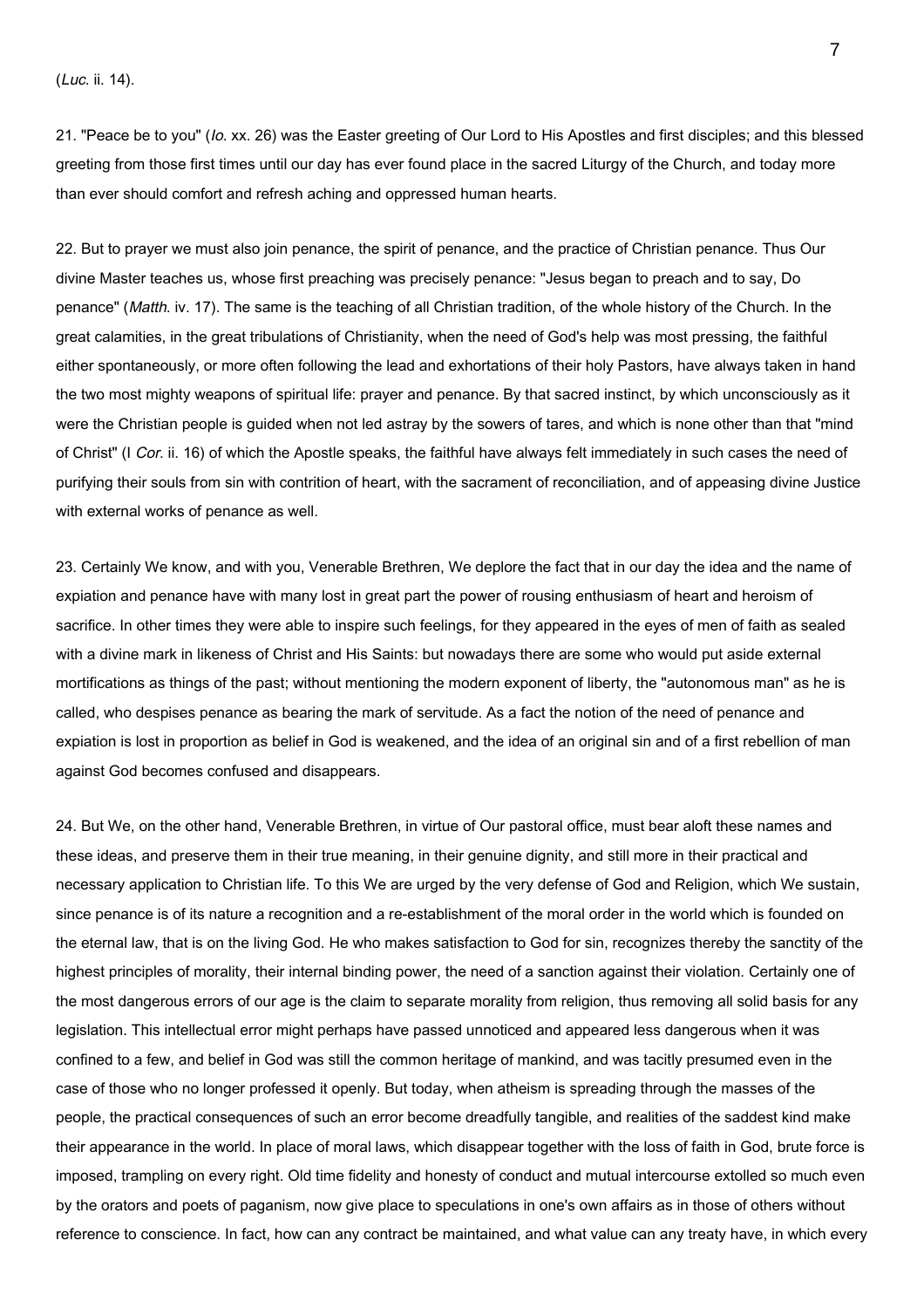guarantee of conscience is lacking? And how can there be talk of guarantees of conscience, when all faith in God and all fear of God has vanished? Take away this basis, and with it all moral law falls, and there is no remedy left to stop the gradual but inevitable destruction of peoples, families, the State, civilization itself.

25. Penance then is, as it were, a salutary weapon placed in the hands of the valiant soldiers of Christ, who wish to fight for the defense and restoration of the moral order in the universe. It is a weapon that strikes right at the root of all evil, that is at the lust of material wealth and the wanton pleasures of life. By means of voluntary sacrifices, by means of practical and even painful acts of self-denial, by means of various works of penance, the noble-hearted Christian subdues the base passions that tend to make him violate the moral order. But if zeal for the divine law and brotherly love are as great in him as they should be, then not only does he practice penance for himself and his own sins, but he takes upon himself the expiation of the sins of others, imitating the Saints who often heroically made themselves victims of reparation for the sins of whole generations, imitating even the divine Redeemer, who became the Lamb of God "who taketh away the sins of the world" (lo. i. 29).

26. Is there not perchance, Venerable Brethren, in this spirit of penance also a sweet mystery of peace? "There is no peace to the wicked" (Is. Iviii. 22), says the Holy Spirit, because they live in continuous struggle and conflict with the order established by nature and by its Creator. Only when this order is restored, when all peoples faithfully and spontaneously recognize and profess it, when the internal conditions of peoples and their outward relations with other nations are founded on this basis, then only will stable peace be possible on earth. But to create this atmosphere of lasting peace, neither peace treaties, nor the most solemn pacts, nor international meetings or conferences, nor even the noblest and most disinterested efforts of any statesman, will be enough, unless in the first place are recognized the sacred rights of natural and divine law. No leader in public economy, no power of organization will ever be able to bring social conditions to a peaceful solution, unless first in the very field of economics there triumphs moral law based on God and conscience. This is the underlying value of every value in the political life as well as in the economic life of nations; this is the soundest "rate of exchange." If it is kept steady, all the rest will be stable, being guaranteed by the immutable and eternal law of God.

27. And even for men individually, penance is the foundation and bearer of true peace detaching them from earthly and perishable goods, lifting them up to goods that are eternal, giving them, even in the midst of privations and adversity, a peace that the world with all its wealth and pleasures cannot give. One of the most pleasing and most joyous songs ever heard in this vale tears is without doubt the famous "Canticle of the Sun" of St. Francis. Now the man who composed it, who wrote it and sang it, was one of the greatest penitents, the Poor Man of Assisi, who possessed absolutely nothing on earth, and bore in his emaciated body the painful Stigmata of His Crucified Lord.

28. Prayer, then, and penance are the two potent inspirations sent to us at this time by God, that we may lead back to Him mankind that has gone astray and wanders about without a guide: they are the inspirations that will dispel and remedy the first and principal cause of every form of disturbance and rebellion, the revolt of man against God. But the peoples themselves are called upon to make up their minds to a definite choice: either they entrust themselves to these benevolent and beneficent inspirations and are converted, humble and repentant, to the Lord and the Father of mercies, or they hand over themselves and what little remains of happiness on earth to the mercy of the enemy of God, to the spirit of vengeance and destruction.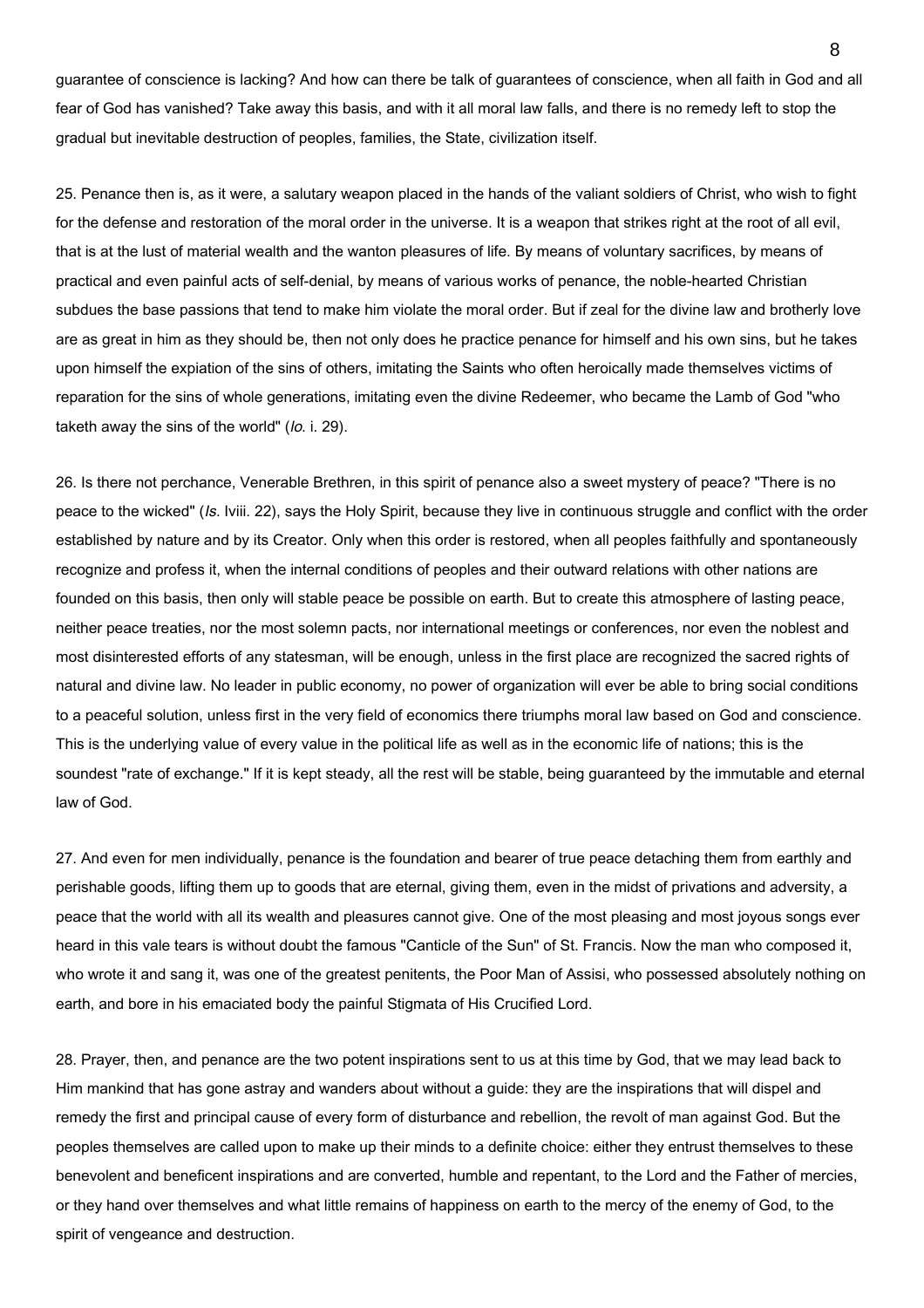29. Nothing remains for Us, therefore, but to invite this poor world that has shed so much blood, has dug so many graves, has destroyed so many works, has deprived so many men of bread and labor, nothing else remains for us, We say, but to invite it in the loving words of the sacred Liturgy: "Be thou converted to the Lord thy God."

30. What more suitable occasion can We indicate, Venerable Brethren, for such a union of prayer and reparation, than the approaching Feast of the Sacred Heart of Jesus? The proper spirit of this solemnity, as we amply showed four years ago in Our Encyclical Letter Miserentissimus, is the spirit of loving reparation, and therefore it was Our will that on that day every year in perpetuity there should be made in all the churches of the world a public act of reparation for all the offenses that wound that divine Heart.

31. Let, therefore, this year the Feast of the Sacred Heart be for the whole Church one of holy rivalry of reparation and supplication. Let the faithful hasten in large numbers to the eucharistic board, hasten to the foot of the altar to adore the Redeemer of the world, under the veils of the Sacrament, that you, Venerable Brethren, will have solemnly exposed that day in all churches, let them pour out to that Merciful Heart that has known all the griefs of the human heart, the fullness of their sorrow, the steadfastness of their faith, the trust of their hope, the ardor of their charity. Let them pray to Him, interposing likewise the powerful patronage of the Blessed Virgin Mary, Mediatrix of all graces, for themselves and for their families, for their country, for the Church; let them pray to Him for the Vicar of Christ on earth and for all the other Pastors, who share with him the dread burden of the spiritual government of souls; let them pray for their brethren who believe, for their brethren who err, for unbelievers, for infidels, even for the enemies of God and the Church, that they may be converted, and let them pray for the whole of poor mankind.

32. Let this spirit of prayer and reparation be maintained with keen earnestness and intensity by all the faithful during the entire octave, to which dignity it has pleased Us to raise this feast; and during this octave, in the manner that each of you, Venerable Brethren, according to local circumstances, shall think opportune to prescribe or counsel, let there be public prayers and other devout exercises of piety, for the intentions We have briefly touched on above, "that we may obtain mercy and find grace in seasonable aid." (Hebr. iv. 16.)

33. May this be indeed for the whole Christian people an octave of reparation and of holy austerity; let these be days of mortification and of prayer. Let the faithful abstain at least from entertainments and amusements however lawful; let those who are in easier circumstances deduct also something voluntarily, in the spirit of Christian renunciation from the moderate measure of their usual manner of life bestowing rather on the poor the proceeds of this retrenchment, since almsgiving is also an excellent means of satisfying divine Justice and drawing down divine mercies. And let the poor, and all those who at this time are facing the hard trial of unemployment and scarcity of food, let them in a like spirit of penance offer with greater resignation the privations imposed on them by these hard times and the state of society, which divine Providence in its inscrutable but ever-loving plan has assigned them. Let them accept with a humble and trustful heart from the hand of God the effects of poverty, rendered harder by the distress in which mankind is now struggling; let them rise more generously even to the divine sublimity of the Cross of Christ, reflecting on the fact, that if work is among the greatest values of life, it was nevertheless love of a suffering God that saved the world; let them take comfort in the certainty that their sacrifices and their trials borne in a Christian spirit will concur efficaciously to hasten the hour of mercy and peace.